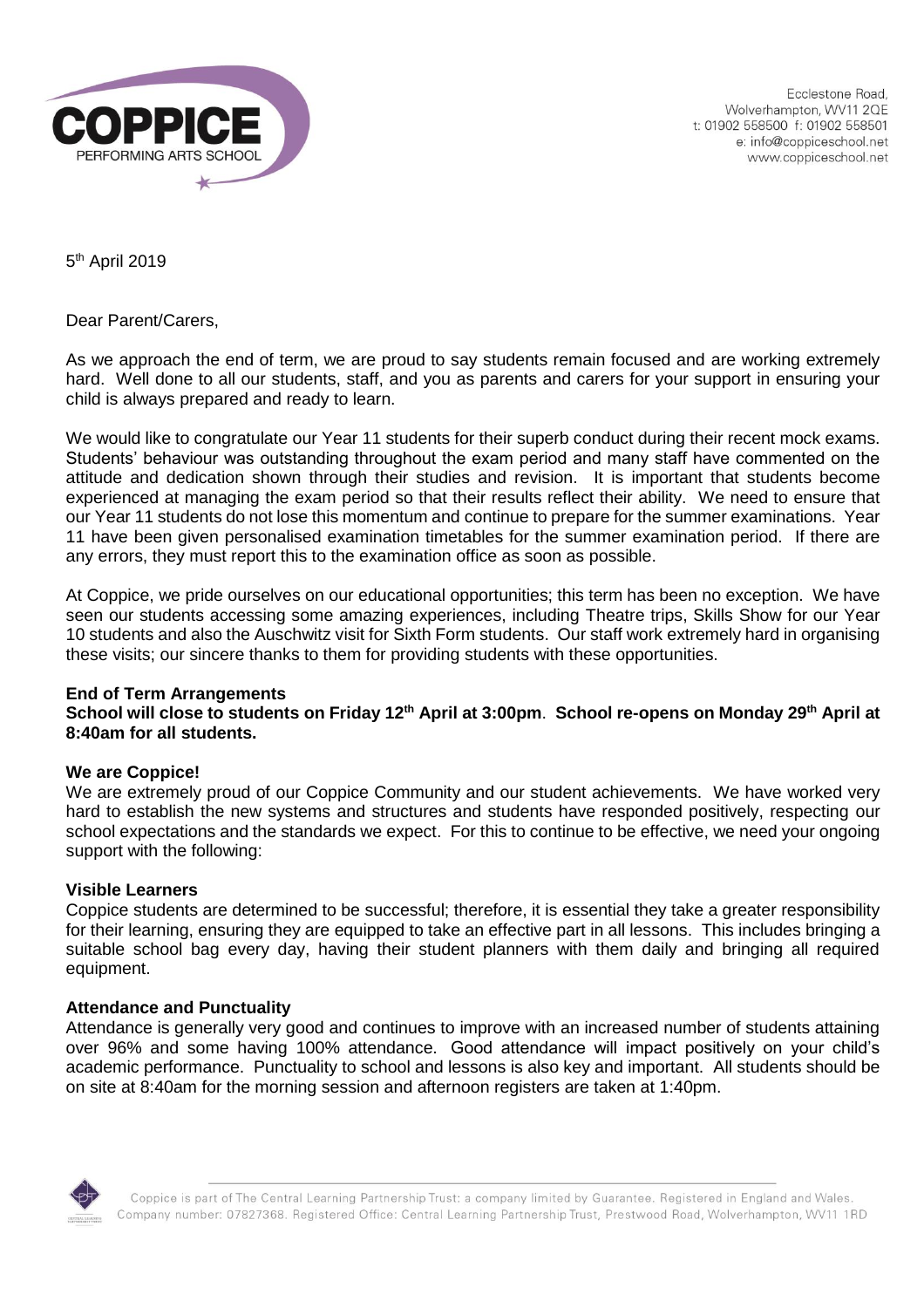#### **Uniform**

We ask all students to continue to look incredibly smart and wear their school uniform with pride. Please refer to previous letters, the uniform policy and school website for specific details, especially regarding appropriate black school shoes.

### **Mobile phones**

To ensure the correct learning environment is present at Coppice, during the summer term we will be reviewing our policy around the use of mobile phones on the school premises. We will consult with parents/carers and students over the coming weeks to create a new policy.

#### **Parking**

As you are aware, there is very little space available at the front of the school site. In the interest of the safety of students, we would ask that if you do bring or collect your child from school, you ensure that the roads immediately adjacent to the school are not blocked, and that access is maintained for residents.

#### **School Website and Twitter**

Please refer to the school website for additional details and regular updates. In addition, our Twitter account will also keep you updated with our latest news and upcoming events.

#### **Finally…**

A school building is not just a collection of bricks and mortar but the values and the culture that exists within it. Thank you to everyone for your collective responsibility in ensuring that our positive ethos continues to inspire students to 'Dream, Believe and Achieve.'

On behalf of the governing body, we would like to wish our students and families a restful Easter break.

Yours sincerely

Head of School

 $C - 5$ , Gubert

Mr A. McLean Miss K. Bains Miss K. Bains Mr S. C Gilbert<br>
Head of School Head of School Head of School